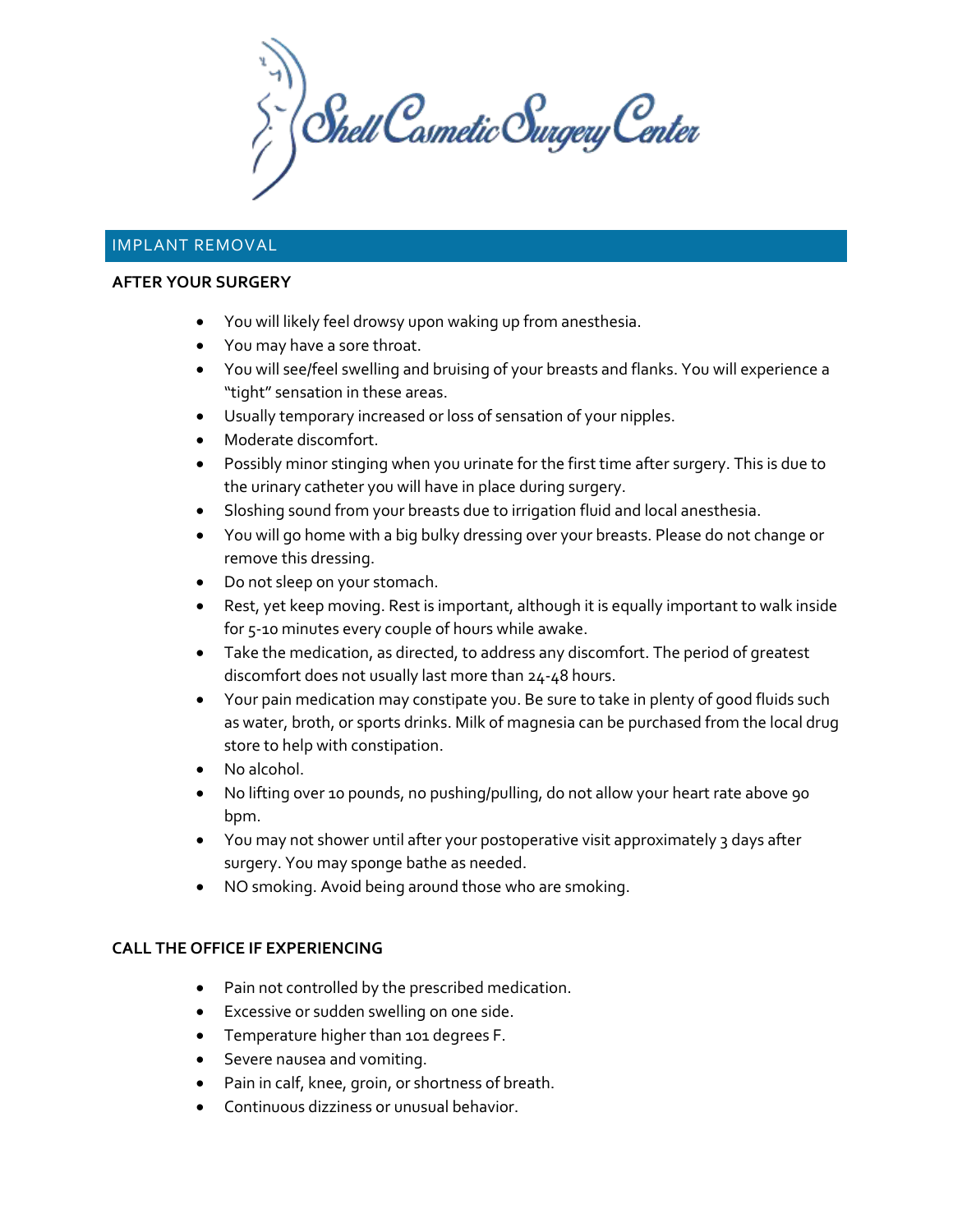## **2 TO 7 DAYS FOLLOWING SURGERY**

- During this time, you can expect to slowly progress day by day.
- Take 10 deep breaths per hour while awake. This will enhance your oxygenation and help expand your lungs.
- Please be sure to speak with Dr. Shell before you begin to drive or return to work or a regular routine at home.
- Continue a well-balanced diet with adequate hydration.
- Advice exposure to sun and heat.
- Continue to take prescribed pain medications as needed.
- Begin to transition from prescribed pain medication to over the counter alternative. Dr. Shell and staff can guide you through this as needed.
- Do not sleep on your stomach.
- Avoid exercise other than walking. Leisurely daily walks will help you feel better and prevent blood clots.
- Make sure to get up and move for about 10-15 of every 60 minutes while awake.
- NO smoking. Avoid being around those who are smoking.
- There will be small pieces of tape over the incisions, eliminating the need for any wound care.
- Wash daily with Dial liquid antibacterial soap and pat dry with a clean cloth.
- You may begin to wear a soft bra with no underwire if desired.

## **1 TO 4 WEEKS FOLLOWING SURGERY**

- Healing is a gradual process. It is normal to feel discouraged while waiting for swelling, bruising, discomfort, and numbness to diminish. Extra rest, a nutritious diet, and avoidance of stress are important aids to recovery. Once cleared by Dr. Shell, you may take Aspirin, Advil, Aleve, etc. at this time.
- Wash incisions with Dial antibacterial soap and pat dry with clean cloth.
- The small strips of tape covering your incision will fall off 2-3 weeks after surgery.
- Continue to wear a garment of your choice with no underwire.
- Once cleared by Dr. Shell, you may ease back into your workout routine.
- Continue to avoid sun exposure and heat. Use sunscreen on incision as it may tend to hyper pigment.
- NO smoking. Avoid being around those who are smoking.
- Do not sleep on your stomach.

## **4 TO 6 WEEKS FOLLOWING SURGERY**

- Overall swelling continues to subside and you will begin to settle into your natural appearance. Tenderness, tightness, skin numbness, or bruising (if remaining) will continue to diminish.
- You may submerge your body in water, following complete healing of your incisions.